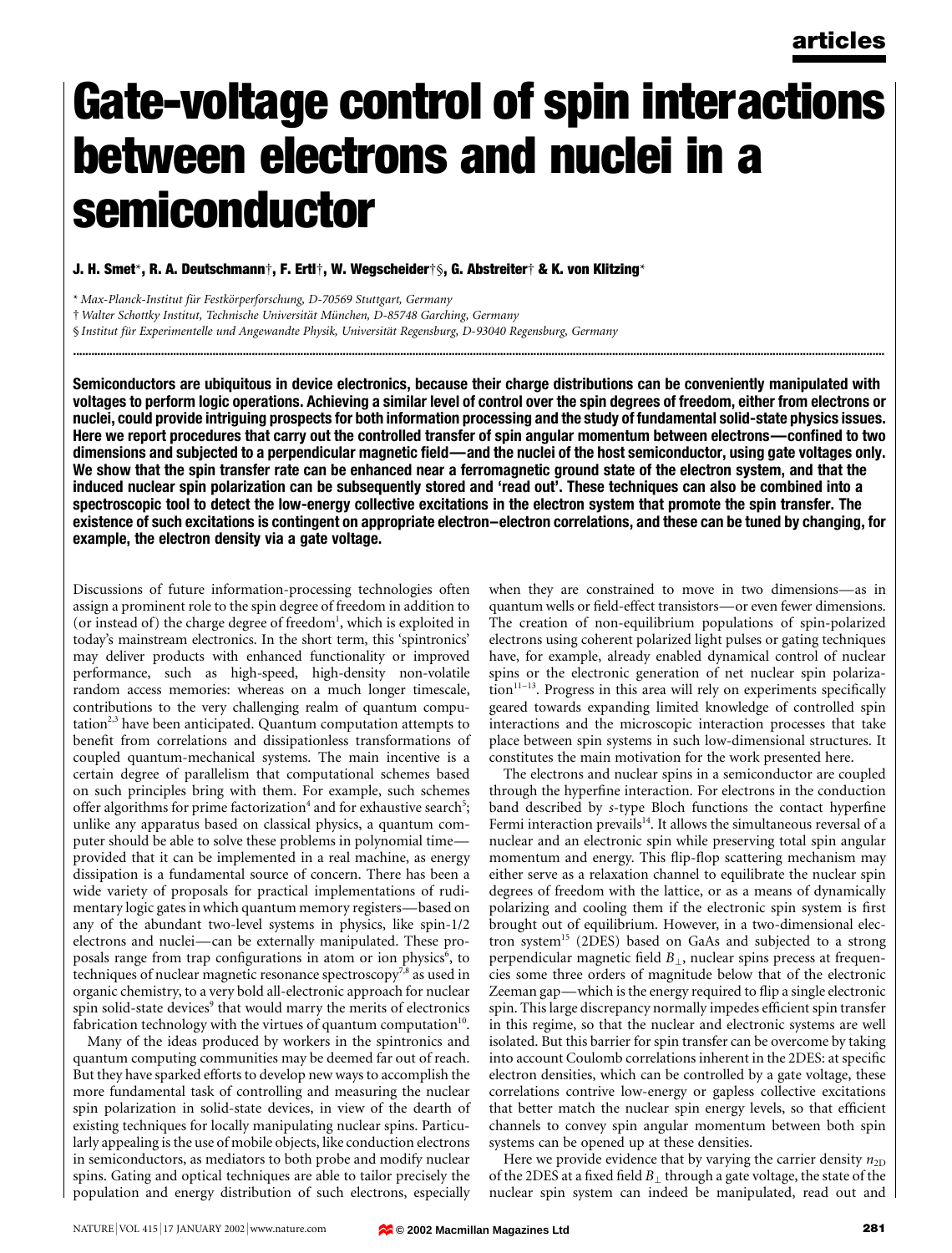stored. Spatial variations in the nuclear polarization are generated when the 2DES condenses in a ground state with ferromagnetic order<sup>16,17</sup> and a rapid thermal equilibration is achieved at carrier densities where gapless spin wave modes<sup>18</sup> (associated with the inplane magnetic order of finite-size skyrmions, complex spin textural defects<sup>19 $-21$ </sup>) are believed to exist. Depletion of the 2DES interrupts flip-flop scattering, and the nuclear spin configuration is stored. Dwelling at other electron densities, where the energy conservation rule for flip-flop scattering can not be fulfilled, also quenches the hyperfine interaction and the nuclear spin orientation is maintained. The degree of nuclear spin polarization acts back on the electronic system and relocates the ferromagnetic ordered ground



Figure 1 Ferromagnetic phase transition with easy-axis anisotropy between the spinunpolarized and fully spin-polarized 2/3 fractional quantum Hall states. a, The device is a field-effect transistor on the cleaved edge of a GaAs (001) substrate with a channel length of 3  $\mu$ m and width of approximately 250  $\mu$ m. In a first growth sequence along the (001) direction, a superlattice barrier is sandwiched between two conducting n<sup>+</sup>-GaAs layers that form the source (S) and drain (D) contacts. Subsequently, the sample is cleaved in situ and a thin GaAs layer (GaAs-QW) is deposited on the freshly exposed (110) surface. It will host the 2DES. It is capped by an AIAs barrier and an n<sup>+</sup>-GaAs layer that serves as the gate. A positive gate voltage  $V<sub>0</sub>$  with respect to source and drain induces the 2DES electrostatically at the GaAs/AlAs heterointerface. For this geometry, a plateau appears in the source-drain resistance  $R_{SD}$  when the 2DES condenses in a quantum Hall state (or a maximum if it is not fully developed)<sup>17</sup>. In between two such states, the non-zero sourcedrain conductivity partly short-circuits the Hall voltage and therefore  $R_{SD}$  drops and displays a minimum. **b**, Two-dimensional graphs of  $R_{SD}$  (colour) versus carrier density  $n_{2D}$ and filling factor  $\nu$  near  $\nu = 2/3$  in units of  $h/e^2$ . The data acquisition is performed during downward (top) and upward (bottom) sweeps of the magnetic field. The hysteretic phase transition is signalled by the disappearance of the  $\nu = 2/3$  quantum Hall maximum. Inset: at the coincidence of the composite-fermion spin-up Landau level with orbital index  $n = 1$  and the composite-fermion spin-down Landau level with index  $n = 0$ , the unpolarized 2/3 fractional quantum Hall state (black and blue arrows indicate the spin orientation of the participating filled levels) vanishes and the fully spin-polarized 2/3 fractional quantum Hall state (black and red arrows) emerges. ( $E_{F,CF}$  is the Fermi level.) c, Example of hysteresis in an  $R_{SD}$  trace when reversing the magnetic field sweep direction.

state to higher fields, so that its position reveals the degree of nuclear spin polarization.

### The Ising ferromagnetic state

The quantization of the electron cyclotron motion in a field  $B_1$  and the Zeeman coupling of  $B_{\perp}$  to the electron spin degree of freedom discretizes the energy spectrum of a 2DES into a ladder of spin-split Landau levels. Each level is classified by its orbital radius and spin quantum number, and possesses a macroscopic degeneracy per unit area  $d = B_{\perp}/\Phi_0$  where  $\Phi_0$  is the flux quantum<sup>15</sup>. The filling factor  $\nu = n_{2D}/d$  denotes the number of filled Landau levels. A similar effect occurs by virtue of the Coulomb interaction when all electrons reside in the lowest Landau level. When it is half filled, composite fermions<sup>22</sup>—quasiparticles assembled from one electron and two flux quanta—make up a metallic state and a fan of compositefermion Landau levels develops away from filling factor  $\nu = 1/2$ . If an integer number  $p$  of electron Landau levels is filled, the 2DES condenses in an integer quantum Hall state<sup>23</sup> with its vanishing conductance along the current direction and quantized Hall conductance. Analogously, if an integer number  $q$  of compositefermion Landau levels is occupied (equivalent to fractional fillings of the lowest electron Landau level of the form  $\nu = q/(2q \pm 1)$ ), the fractional quantum Hall effect<sup>24,25</sup> ensues.

When two electron or composite-fermion Landau levels simultaneously approach the chemical potential, correlations frequently force the 2DES to order in a ferromagnetic ground state $16,17,26-29$ similar to those of conventional low-dimensional ferromagnets. If the Landau levels have opposite spin quantum numbers and different cyclotron energies, the exchange energy cost for spin misalignment forces those particles that are to be distributed among the nearly coincident Landau levels to take on identical spin orientation, either along or opposite to the Zeeman field. It induces an Ising-like ferromagnetic phase transition with easy-axis anisotropy between quantum Hall states with distinct spin configurations as one Landau level overtakes the other. It is heralded in the transport properties of the 2DES by the disappearance of the quantum Hall effect. This first-order phase transition is accompanied by hysteresis and extra dissipation due to the domain morphology, which acts as an additional source of backscattering for current-carrying quasiparticles. An example is shown in Fig. 1 for the spin-unpolarized and fully spin-polarized  $\nu = 2/3$  fractional quantum Hall states when two composite-fermion Landau levels are completely occupied, and the spin-down state of the lowest level and the spin-up state of the second level are brought close to degeneracy (this and all other experiments were performed at the base temperature of a 20 mK dilution refrigerator). The quantized kinetic energy of composite fermions originates from the Coulomb interaction energy  $E_C$ , and grows with  $\sqrt{n_{2D}}$  or equivalently  $\sqrt{B_{\perp}}$  at fixed filling, whereas the Zeeman splitting  $E_Z$  goes linearly. This phase transition can thus be conveniently driven by tuning the carrier density and occurs at a critical ratio of both energy scales.

In the presence of spin orientation, the hyperfine interaction also causes nuclear  $(B_N)$  and electronic  $(B_e)$  magnetic fields that act respectively on the electronic and nuclear spins, as manifested for example by Overhauser and Knight shifts in their energy spectrum<sup>14</sup>. The hyperfine effective nuclear field  $B_N$  only alters the electronic Zeeman energy, so that  $E_Z/E_C \propto (B_\perp + B_N)/B^{1/2}_\perp$ . From the external field  $B_{\perp}$  or density for which  $E_Z/E_C$  exceeds the critical value that triggers the Ising ferromagnetic phase transition, the degree of nuclear spin orientation  $B_N$  can be extracted. A gradual polarization of the nuclear spin system as time progresses should leave a 'fingerprint' in the source-drain resistance  $R_{SD}$  as the phase transition is relocated, provided that the fixed working point ( $n_{2D}$ ,  $\nu \approx 2/3$ ) at which  $R_{SD}$  is monitored is chosen skilfully.

## Flipping of nuclear spins

At the transition, the sample is unable to reach instantaneously its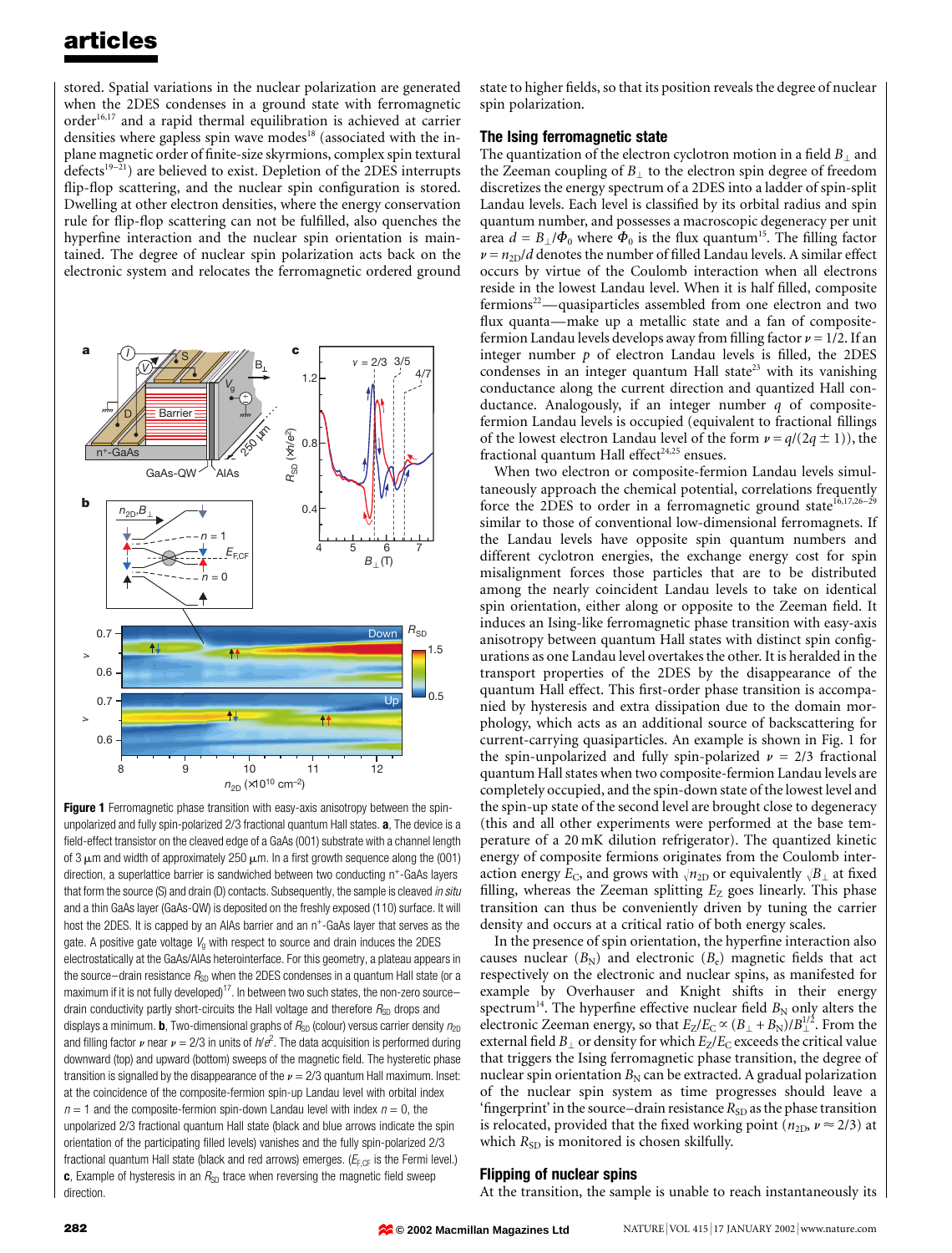stationary or thermodynamic equilibrium state. Figure 2 illustrates the delayed response of the resistance after a magnetic field sweep or change in gate voltage took place. We believe that the sample steadily approaches equilibrium with the aid of the hyperfine interaction, and that the initial time dependence of the resistance mainly reflects a gradual change in the nuclear spin polarization. The non-equilibrium character may originate from either the electronic system itself or the nuclear lattice. In the ferromagnetic state, energy barriers control the dynamics of domain walls, and the electronic system may be trapped in a metastable state due to a local free energy minimum. The growth of domains requires spin flips that can be mediated by the underlying nuclear lattice. Because the degree of electron spin polarization can be drastically modified with filling factor and thus magnetic field or gate voltage, the nuclear spin system may have been brought out of equilibrium by sweeping the external field or carrier density. The involvement of nuclear spins has been previously inferred from resistively detected NMR in this regime<sup>17,30</sup>. Other evidence is depicted in Fig. 2. During removal of all charge carriers from the 2DES for a short interval, the resistance change halts<sup>31</sup>. Subsequently it continues as if depletion had not taken place. Only the nuclear spins can be invoked as the storage medium for the domain configuration in the absence of charge carriers. We will now substantiate the above claims-but we will first illustrate how the nuclear spin system may be returned to a well-defined, reproducible initial state ('reset') irrespective of the previous history of the sample, an essential ability for a systematic investigation of these phenomena.

#### 'Reset' procedure for the nuclei

At Landau level filling factor  $\nu = 1$ , quantum Hall systems exhibit Heisenberg-like isotropic itinerant ferromagnetic order in their ground state<sup>20</sup>. The Coulomb exchange energy penalty for reversed spins exacts complete spin alignment of the free electrons, even in the limit of vanishing Zeeman coupling strength. Furthermore, at sufficiently weak Zeeman coupling it turns finite-size skyrmions or anti-skyrmions<sup>20,32</sup> (instead of single spin flip excitations) into the lowest-energy charged excitations of this incompressible ground state. These circularly symmetric spin textural defects have their spins aligned with the Zeeman field at the perimeter, gradually reversed towards their centre to keep the exchange cost to a minimum, and possess non-zero in-plane spin components with a vortex-like configuration at intermediate distances. They accommodate precisely one extra unit of charge, and yet flip numerous spins depending on their spatial extent. This spatial extent is set by



**Figure 2** Time dependence of  $R_{SD}$  near filling factor  $\nu = 2/3$  after a field sweep. The magnetic field sweep starts from  $\nu = 1$  and is interrupted at  $\nu = 2/3$ . R<sub>SD</sub> continues to change. The experiment is then repeated, but at times  $t_1$  (blue curve) and  $t_2$  (red curve) all charge carriers are removed for 90 s by reducing the gate voltage to zero. When the original carrier density is restored, the resistance continues its descent from nearly the same value as if the time interval during which the sample was fully depleted never took place.

the competition between the Zeeman coupling, which attempts to reduce the number of flipped spins by covering a small area, and the Coulomb interaction, which favours a uniform charge distribution across a large area. At exactly  $\nu = 1$ , skyrmions freeze out and disappear at low temperatures. However, when moving away from filling factor  $\nu = 1$ , for each unit of charge added or subtracted from the 2DES a skyrmion or anti-skyrmion is generated. At a finite density of skyrmions, it has been proposed that they crystallize in the sufficiently dilute limit<sup>33</sup>. The classical energy of an isolated skyrmion is invariant for translations in real space and uniform rotations in spin space about the axis defined by the Zeeman field. In a crystalline configuration the spin rotational and translational symmetries are broken, and these degrees of freedom give rise to gapless low-energy collective excitations in the theory<sup>18</sup>. Even if the crystal melts at higher skyrmion densities, these modes presumably remain present in an overdamped form. The gapless spin wave Goldstone mode then provides an efficient channel for flip-flop scattering, as the energy conservation criterion for the Fermi contact interaction can be met. This mode has been invoked as one possible explanation to account for both the rapid nuclear spin relaxation rate in optically pumped NMR experiments<sup>21,34</sup> and the enormous enhancement of the specific heat<sup>35</sup> due to the entropy of the nuclei near (but away from) exact filling  $\nu = 1$ .

Here we exploit these previously reported short nuclear spin relaxation times  $T_1$  in the skyrmion regime to bring the nuclear spin



**Figure 3** Time dependence of  $R_{SD}$  after a short excursion from filling factor  $\nu = 0.65$  to filling factor  $\nu$  at fixed magnetic field. **a**, Top panel:  $R_{SD}$  as a function of  $\nu$  obtained by sweeping the carrier density down (blue curve) or up (black curve) at fixed magnetic field. Bottom panel: the measurement sequence executed to obtain the data in this panel is depicted in the inset on the right.  $R_{SD}$  is left to relax at  $\nu = 0.65$  until d $R_{SD}/dt$  < 20  $\Omega$  min<sup>-1</sup> (dashed line). Then, a new measurement sequence starts (solid line). First, a  $t_{\text{excursion}} =$ 45 s excursion to filling factor  $\nu$  is performed. The resistance upon return to  $\nu = 0.65$  is recorded (envelope top) and its subsequent time dependence is plotted along the vertical axis until  $dR_{SD}/dt$  < 20  $\Omega$  min<sup>-1</sup> (envelope bottom). The same procedure is then repeated for a different filling factor (dashed line on the right of the insert describing the

measurement sequence). The data are also featureless from  $\nu = 2$  up to the maximum reachable filling factor of 3.3 (limited by the gate leakage current, data not shown). The energy diagrams indicate schematically that only near (but away from)  $\nu = 1$  low-energy collective excitation modes  $(\delta)$  exist, compatible with the energy spectrum of the nuclei.  $\Delta'$  and  $\Delta$  are the energy required to create a single finite-size skyrmion. At exact filling factor  $\nu = 1$ , the large gap  $\Delta$  prevents flip-flop scattering. **b**, Same as before, but with  $t_{\text{exclusion}}$  as an additional parameter.  $R_{SD}$  at  $t = 0$  s upon return is plotted (red corresponds to high values, blue to low values). Dashed white line corresponds to the envelope top in a for  $t_{\text{excursion}} = 45$  s.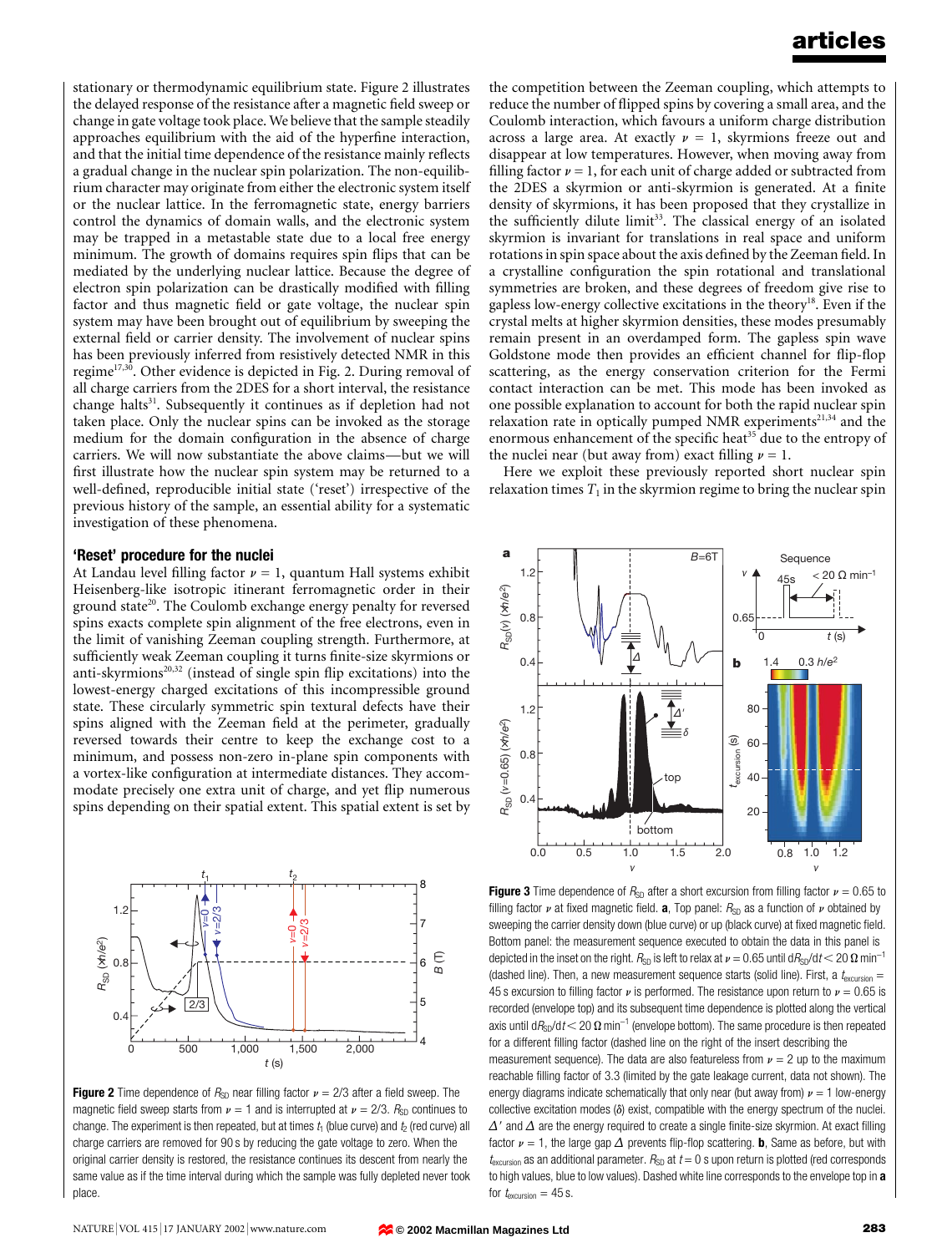system into thermal equilibrium with the GaAs lattice for a specific filling factor near  $\nu = 1$ . The history-dependent nuclear spin polarization acquired near the  $\nu = 2/3$  ferromagnetic phase transition is erased. Figure 3a illustrates the recovery of the high values of source-drain resistance  $R_{SD}$  near the  $\nu = 2/3$  ground-state spin transition after a short excursion ( $t_{\text{exclusion}} = 45 \text{ s}$ ) of the sample at fixed magnetic field to filling factors  $\nu$  close to, but distinct from,  $\nu$  = 1. The difference in  $R_{SD}$  at  $\nu$  = 0.65,  $\Delta R_{SD}$ , between its value at  $t=0$ directly upon return to  $\nu = 0.65$  from filling factor  $\nu$  and its value at large  $t$  (defined as  $\mathrm{d}R_{\mathrm{SD}}/\mathrm{d}t$   $<$  20  $\Omega$   $\mathrm{min}^{-1})$  is a measure of the nuclear spin-lattice relaxation time  $T_1$ , and provides indirect information on the available electronic many-particle energy states at filling factor  $\nu$ . The data exhibit maxima near  $\nu = 0.92$  and 1.1, and reproduce qualitatively the behaviour of  $T_1$  obtained from optically pumped NMR experiments<sup>21,34</sup>. At  $\nu = 1$ , in the absence of skyrmions and the associated low-energy collective modes, the nuclear spin polarization state is left unaltered and stored. By including  $t_{\text{exclusion}}$  as an additional parameter in Fig. 3b, values of  $T_1$  of around 20 s at  $\nu$  = 0.9 are estimated from the saturation of  $\Delta R_{SD}(t_{\text{exclusion}})$ , in



Figure 4 Time progression of the ferromagnetic phase transition. The time dependence of  $R_{SD}$  is acquired for closely spaced coordinates in the ( $\nu$ ,  $n_{2D}$ )-plane by following the measurement sequence depicted on the right. Before recording the time dependence at a certain ( $\nu$ ,  $n_{2D}$ )-pair, the filling factor is set to  $\nu = 0.9$  for 45 s. The nuclear spin system of the host GaAs crystal is allowed to relax to its thermal equilibrium state for this filling factor due to the enhanced flip-flop scattering rate under these conditions. It ensures a welldefined, history-independent starting point. After recording  $R_{SD}$  for 600 s, either the magnetic field or gate voltage is swept to the next ( $\nu$ ,  $n_{2D}$ )-pair and the above procedure is repeated (dashed line in the inset plotting the measurement sequence). Several sections through the three-dimensional parameter space  $(t, v, n_{2D})$  are displayed. The resistance values are colour coded (red, high resistance values; blue, small resistance values). **a**, From left to right:  $R_{SD}(\nu, n_{2D})$  at time  $t = 0$ , 20, 40, 60 s. **b**,  $R_{SD}(n_{2D}, t)$  at fixed filling factor  $\nu$  = 0.65. This graph and similar cuts through the data at nearby filling factors and extended to longer times  $t$  are an aid to selecting a suitable working point at which the source-drain resistance is monitored for the experiments plotted in Figs 3, 5-7. Working points meet the following criteria: monotonic behaviour and maximum swing of  $R_{SD}$  for the variation in  $B_N$  relevant to the experiments. The white dot with red border is the data point for (*t* = 60 s,  $\nu$  = 0.65,  $n_{2D} = 7 \times 10^{10} \text{ cm}^{-2}$ ).

agreement with ref. 34. Thus, staying for more than 40 s at  $\nu = 0.9$ apparently suffices to reset the nuclear spin lattice to a well-defined state and wipe out any previous history.

#### Putting it all together

This reset procedure is the key to the corroboration of our initial assertion that the time dependence of  $R_{SD}$  and the hysteretic behaviour at the ferromagnetic phase transition (Figs 1 and 2) mainly originate from a gradual polarization change of the nuclear



Figure 5 The ratio  $E_2/E_C$  can be changed by tilting the sample in situ with respect to the axis of the superconducting magnet. ( $E<sub>C</sub>$  is the Coulomb interaction energy, and  $E<sub>Z</sub>$  is the Zeeman splitting.) This is because the Coulomb interaction scales with the perpendicular component of the magnetic field only, whereas the Zeeman energy is determined by the total field. The magnet produces a fixed field of  $6$  T during the entire experiment. The nuclear spin relaxation rate near  $\nu = 1$  is investigated as in Fig. 3, but as a function of  $E_Z/E_C$  by executing the following measurement sequence:  $R_{SD}$  is left to relax at  $\nu = 0.65$ until d $\mathit{R}_{\text{SD}}/\text{d}\mathit{t}$   $<$  20  $\Omega$  min $^{-1}$ . Subsequently, all charge carriers are removed and the sample is rotated with a nearly frictionless mechanism from  $\theta = 0$  to  $\theta = \alpha$  within a time of 40 s, independent of the final angle set.  $\theta$  is defined as the angle between the magnetic field and the direction perpendicular to the 2DES. In the absence of charge carriers during rotation, the transfer of spin angular momentum is interrupted and the nuclear spin configuration is retained as proven in Fig. 2. The system is then left to relax for 45 s at a filling factor  $\nu$  near 1. The 2DES is depleted once more for 40 s. During this time, the sample is reoriented perpendicular to the field. The original filling factor  $\nu = 0.65$  is restored, and  $R_{SD}$  is acquired immediately afterwards.  $R_{SD}$  is allowed to relax, so that a new sequence at different  $\nu$  or angle can be started. The procedure ensures that  $E_z/E_c$  is always the same at  $\nu = 0.65$ , so that only the influence of a variation in  $E_z/E_c$  on the skyrmion physics near  $\nu = 1$  is tested. The skyrmion size gradually shrinks, and eventually the square lattice configuration becomes unstable and the spin wave Goldstone modes vanish according to theory<sup>18</sup>. The hyperfine interaction is quenched, and  $R_{SD}$  experiences essentially no change after the 45 s excursion to a filling factor near  $\nu = 1$ .



**Figure 6** Time behaviour of  $R_{SD}$  in the absence of current flow. Thick solid line;  $R_{SD}(t)$  at  $\nu$  = 0.65 and B = 5.8 T after equilibrating the nuclear spin system for 90 s at  $\nu$  = 0.9. Vertical lines; after an excursion of 90 s to  $\nu = 0.9$  to return to a well-defined state of the nuclear spin system, the current remains switched off for a time  $\Delta t$ . Subsequently, the resistance is recorded along the vertical axis at abscissa  $\Delta t$  until d $R_{\rm SD}/dt$  is smaller than 20  $\Omega$  min<sup>-1</sup>. The same procedure is then repeated for different values of  $\Delta t$ .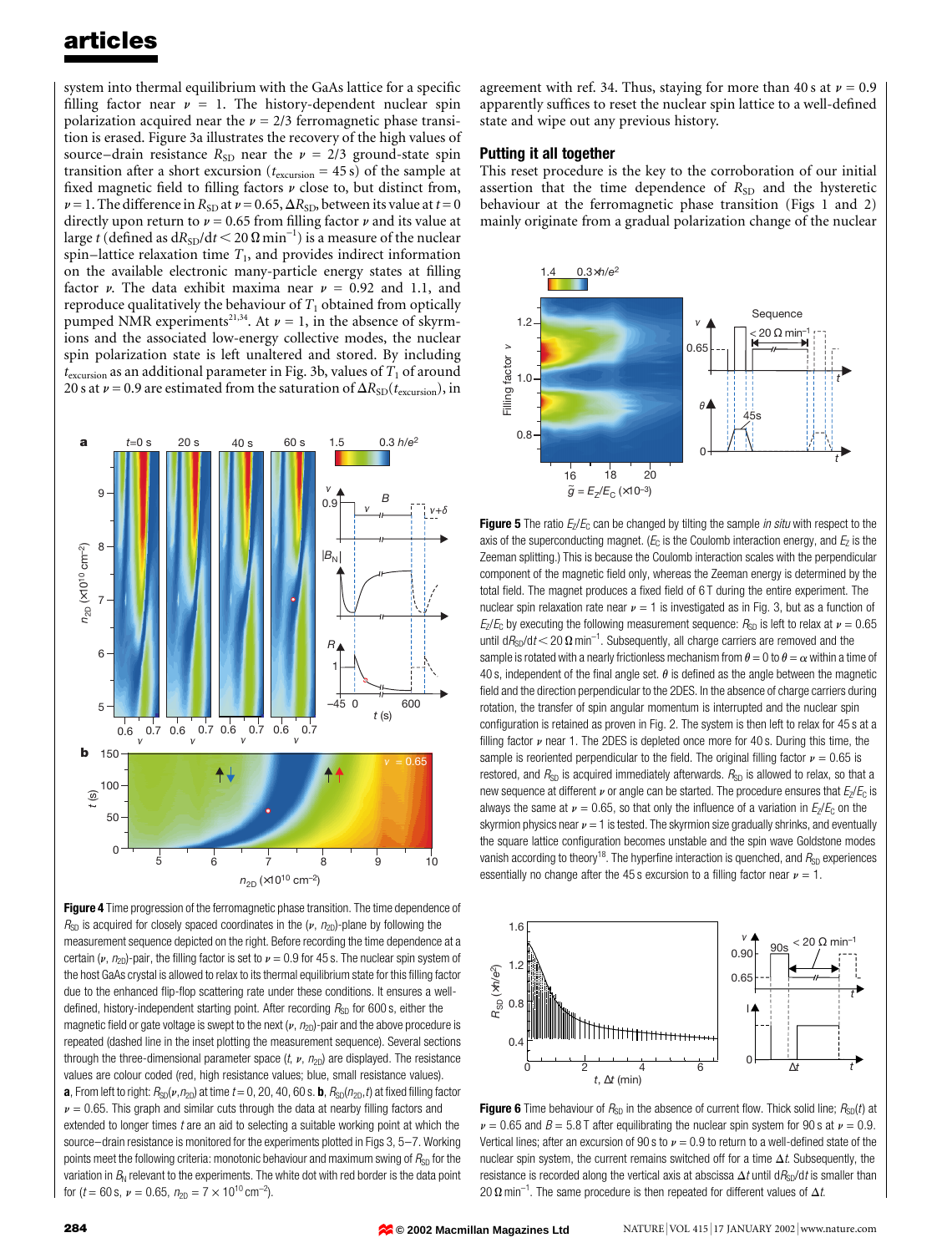

Figure 7 Current-induced displacement of the ferromagnetic phase transition. The following operations are performed to study the influence of current flow. After equilibration of the nuclear spins at  $\nu = 0.9$  for 90 s,  $R_{SD}$  is monitored with time at  $\nu = 0.65$ in the presence of an alternating current with frequency  $f_1 = 5.36$  Hz and amplitude  $I_1 = 1$  nA. An alternating current with variable amplitude  $I_2$  and frequency  $I_2$ , outside the detection band of the lock-in amplifier utilized to record  $R_{SD}$ , is added after 500 s. During the first 500 s the initial rapid drop in  $R_{SD}$  took place, associated with the relocation of the phase transition to higher fields due to the change in the net nuclear spin polarization.  $R_{SD}$ is then measured for at least 6 periods of this extra alternating current component  $h, B_{\perp}$  is left fixed at all times (5.8 T). **a**,  $R_{SD}$  obtained in this fashion for  $f_2 = 1$  mHz and  $I_2 = 1.5$  nA.

 $R_{SD}$  partially returns to its high value immediately after equilibration of the nuclear spin system at  $\nu$  = 0.9. This is reversible. Its low value is recovered when the sign of the current changes. This experiment suggests that current-driven dynamic nuclear spin polarization erases part of the net nuclear spin polarization when current flows in a particular direction. In the opposite direction the nuclear spin polarization is enhanced. **b**, Left panel: amplitude of the periodic change  $\Delta R_{SD}$  as a function of  $f_2$  at fixed  $I_2 = 1.5$  nA. Error bars indicate the spread in the observed change. Right panel:  $\Delta R_{\textrm{SD}}$  as a function of  $I_2$  for a fixed frequency  $f_2 = 0.2$  mHz. c, To verify that the additional dissipation due to  $f_2$  can be excluded as the origin of  $\Delta R_{SD}$ ,  $R_{SD}(t)$  is measured for a square wave with  $f_2 = 35.5$  Hz and  $h$  up to 5 nA.

spin lattice.  $R_{SD}$  is recorded in the three-dimensional parameter space (v,  $n_{2D}$ , t) for  $\nu = 0.56...0.72$ ,  $n_{2D} = 4.8 \times 10^{10}...9.8 \times 10^{10}$  cm<sup>-2</sup> and  $t = 0 \ldots 600$  s by repeatedly equilibrating the nuclear spin lattice at  $\nu$  = 0.9 for any pair ( $\nu$ ,  $n_{2D}$ ). Figure 4 depicts two-dimensional cross-sections through the data, collected in this fashion, either at a fixed time  $t = 0$ , 20, 40 and 60 s (Fig. 4a) or a fixed filling factor  $\nu$  = 0.65 (Fig. 4b). The ferromagnetic phase transition progressively shifts to larger carrier densities, or equivalently magnetic fields, as time passes. A time-dependent  $B_N(t)$  then provides a natural interpretation of the data, since the critical ratio  $E_Z/E_C \propto$  $[B_{\perp} + B_{\rm N}(t)]/B_{\perp}^{1/2}$ , at which the ferromagnetic phase transition due to the coincidence of two composite-fermion Landau levels occurs, is attained at a time-dependent external critical field. The relocation to higher  $B_{\perp}$  implies a depolarization of the electronic system and an upward polarization of the nuclear spins, inducing a  $\Delta B_N$ opposite to the external  $B_{\perp}$ . From the data at time  $t = 0$  (Fig. 4a) and  $t\gg 0$  (for example Fig. 1b, no equilibration of the nuclear spin lattice at  $\nu = 0.9$ ), we extract a change in the effective nuclear field of up to  $\Delta B_N \approx -0.8$  T on a timescale of a few minutes only. The hysteresis observed in Fig. 1b and c may thus in part be accounted for as originating from a different degree of nuclear spin orientation accumulated in the course of the complex path followed by field and gate voltage to map the resistance in the  $(n_{2D}, \nu)$ -plane.

This apparently efficient transfer of spin angular momentum to the nuclear lattice near  $\nu = 2/3$  strongly suggests the availability of low-energy collective electronic excitations specific to the ferromagnetic state. At present, we can only speculate on their microscopic nature, as ferromagnetism in the fractional quantum Hall regime has not so far been treated theoretically. These collective excitations are probably generated at and localized to the domain boundaries only, where they are presumably responsible for gradually reversing the spin in a Bloch wall between adjacent domains of distinct spin configurations. The procedures developed here may more generally be applied as a spectroscopy tool to unveil the absence or presence of gapless or low-energy collective modes. A

sophisticated example is depicted in Fig. 5. By selectively enhancing the Zeeman energy over the Coulomb energy scale through the addition of an in-plane magnetic field near  $\nu = 1$ , the skyrmions shrink in size and approach the single spin flip excitation limit. According to theory<sup>18</sup>, the square lattice configuration should become unstable and the spin wave Goldstone modes should vanish—apparently in agreement with this experiment.

#### Irrelevance of external current flow

It is a common premise that dynamic nuclear spin polarization of this magnitude demands current flow, in view of the large discrepancy between the electron number and the number of nuclei involved. Contacts serve as source or sink of electronic spin in this open system. Yet current flow is not compulsory for the progressive relocation to higher carrier densities of the ground-state spin transition in Fig. 4. Figure 6 illustrates that, even in the absence of any source-drain current,  $R_{SD}$  evolves in time along nearly the same curve. A non-equilibrium in the electronic system-due to the domain morphology in the ferromagnetic state—and/or the nuclear spin system—as a result of different degrees of electron spin polarization and corresponding Knight shifts between  $\nu = 0.65$ and  $\nu = 0.9$ —is the suggested impetus for exchange of spin angular momentum; the direction of this exchange is controlled by the filling factor. An extra alternating current component  $I_2$  can force the phase transition to backtrack to smaller carrier densities, but, as shown in Fig. 7, this current-induced dynamic nuclear polarization occurs only if the frequency  $f_2$  is below 0.01 Hz, whereas the alternating current  $I_1$  used to probe  $R_{SD}$  has a frequency  $f_1$  of 5.36 Hz. This low cut-off frequency is consistent with the previously estimated characteristic response time (a few minutes) of the hyperfine interaction near the ferromagnetic state.

Received 14 September; accepted 22 November 2001.

- 1. Prinz, G. A. Magnetoelectronics. Science 282, 1660-1663 (1998).
- 2. Bennett, C. H. & DiVincenzo, D. P. Quantum information and computation. Nature 404, 247-255  $(2000)$
- 3. Steane, A. Quantum computing. Rep. Prog. Phys. 61, 117-173 (1998).